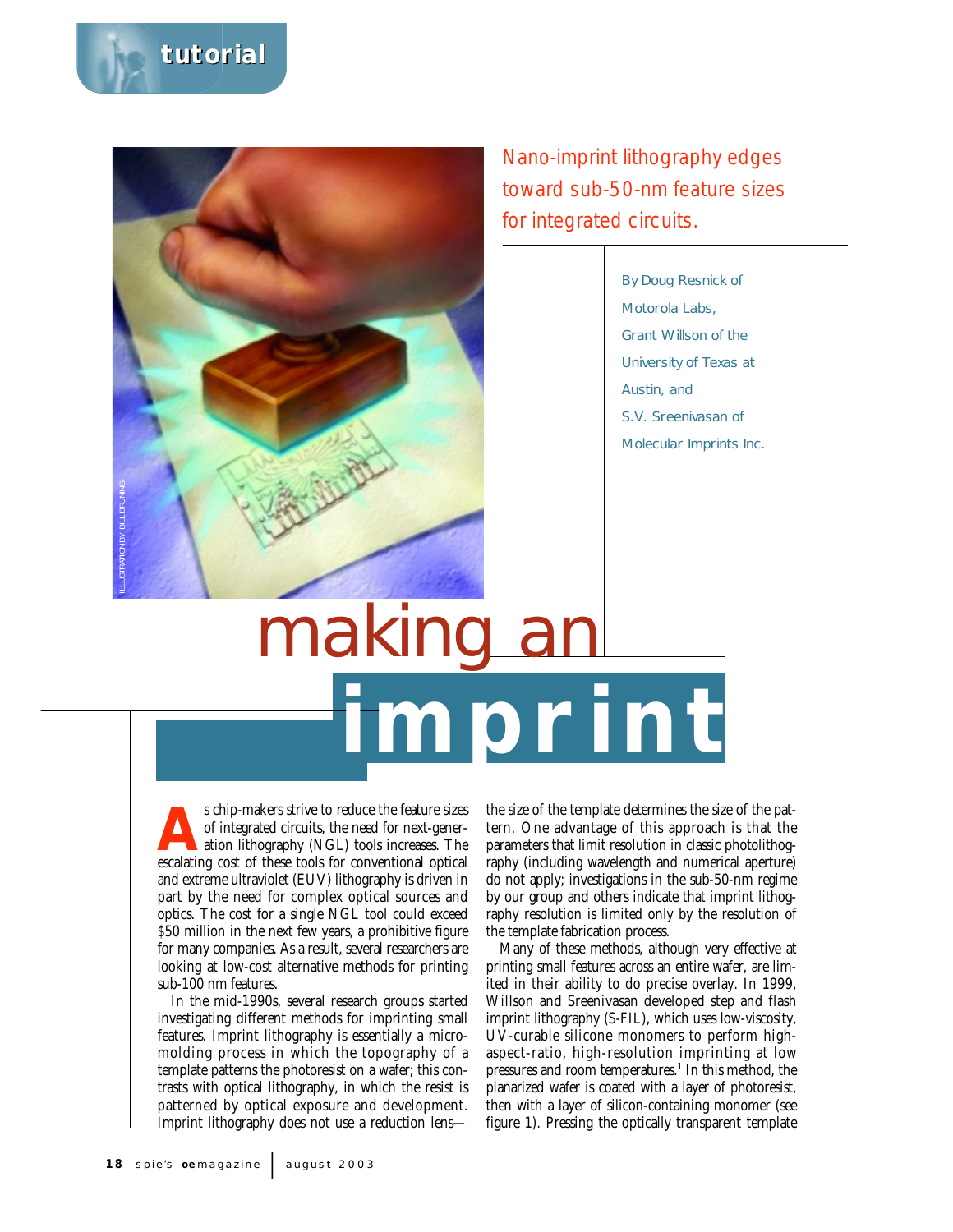into the monomer physically patterns the material, and UV light shining through the template hardens the monomer into an etch barrier of varying thickness. After separation of template and wafer, a subsequent etch step removes the residual layer left between features, leaving a pattern of photoresist-protected areas and bare wafer. The patterned wafer is now ready for deposition, etch, or implantation.

The quartz template used in S-FIL is transparent through the visible and most of the UV spectral regions, making it compatible not only with UV curing but also with optical alignment of the wafer and template. As a result, S-FIL appears to be the most suitable imprint technique for fulfilling the stringent requirements of silicon integrated circuit fabrication. We have made progress developing a tool, template, and resist for S-FIL and are studying defects and the ability to overlay different mask levels.

The first step-and-repeat system was built at the University of Texas at Austin by modifying a 248-nm stepper (Ultratech Stepper; San Jose, CA). Key system attributes include a micro-resolution z-stage that controls the imprint force; an automated x-y stage for step-and-repeat positioning; a pre-calibration stage that enables parallel alignment between the template and wafer; a fine-orientation flexure stage that provides highly accurate, automatic parallel alignment of the template and wafer; an exposure source to cure the etch barrier; and an automated fluid delivery system that accurately dispenses known amounts of the liquid etch barrier.

A commercialized version of an S-FIL tool (Molecular Imprints; Austin, TX) is designed to address the compound semiconductor and photonics markets, the devices of which require high-resolution features but are typically less sensitive to defects. These markets also operate at low wafer volumes and are hence more sensitive to cost, especially that of tools. The S-FIL tool is essentially a precise mechanical system with specialized fluid mechanics sub-systems and a mercury arc lamp exposure source, which limits cost (see figure 2). The resist delivery system incorporates a microsolenoid nozzle capable of dispensing drops of less than 5 nL. When integrated with a well-designed flexure stage and wafer chuck, the system yields a tool capable of printing an etch barrier with residual layers well under 100

nm. The system has achieved residual layers with a mean thickness of 85 nm, with a  $3\sigma$ variation of 20.

## **template**

Early template fabrication schemes started with a  $6 \times 6 \times 0.25$ -in. conventional photomask plate and leveraged established chromium and phase-shift etch processes to define features in the glass substrate. Photoresist served as an etch barrier to pattern the chromium, which subsequently served as an etch barrier to pattern the glass. Although researchers have achieved sub-100 nm geometries, the etching process for the 80 to 100-nm-thick metal chromium layer com-



**Figure 1** In step and flash imprint lithography, a transparent template (a) is lowered onto a treated substrate and the gaps are filled with a low-viscosity UV-curable monomer (b). UV light shining through the substrate causes the monomer to convert into a hardened etch barrier. Upon removal of the template (c), the etch barrier covers the substrate in a pattern of thick barriers separated by a thin residual layer. One etch removes the residual layer to expose areas of treated substrate; a subsequent etch transfers the pattern to the substrate (d).



**Figure 2** Commerical nano-imprint tool designed for the compound semiconductor and photonics market incorporates a nozzle capable of dispensing drops of less than 5 nL.





**Figure 3** The resolution of printed features is limited by the resolution of the template. New methods create templates with features as small as 20 nm (left) or with multiple layer structures (right).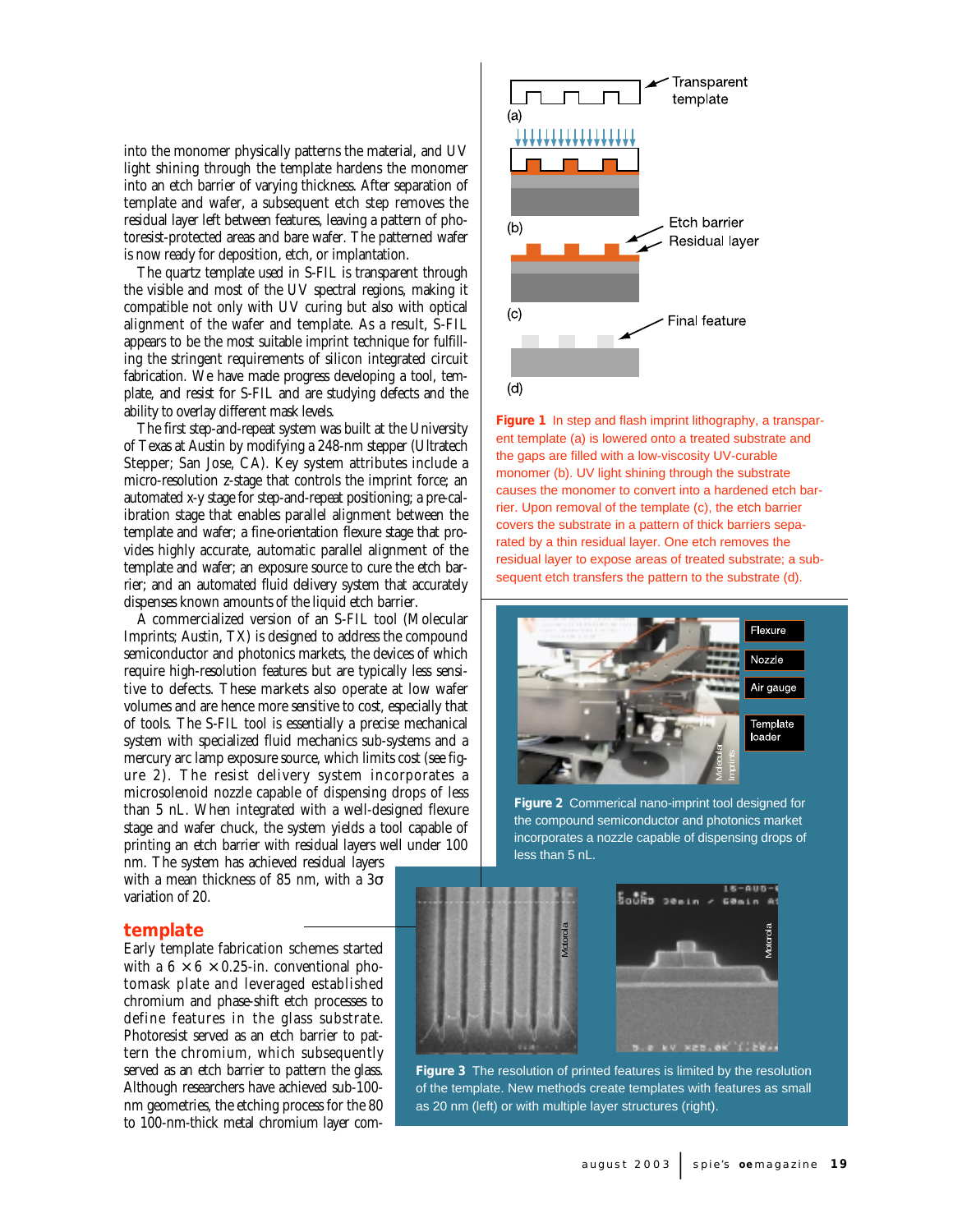promises control of critical dimension (CD). These CD losses make the templates unsuitable for use with non-reduction lithography methods such as imprinting.

Two recent mask fabrication methods may provide alternatives.2 The first method uses a much thinner (15 nm) layer of chromium as a hard mask. Thinner layers still suppress charging during the electron-beam patterning of the photoresist, while minimizing CD losses encountered during the pattern transfer. Once again, the process is to pattern the chromium, then use it to pattern the glass, after which the metal is removed. The drawback is that the final template lacks a conductive layer, which compromises SEM and defect inspection.

The second method deals with this issue by incorporating a conductive, optically transparent layer of indium tin oxide (ITO) on the glass substrate to suppress charging. In this process, a layer of oxide deposited over the ITO by plasmaenhanced chemical vapor deposition is covered with photoresist, then patterned. The template pattern appears in the oxide layer, and the ITO layer remains beneath to suppress charging during inspection.

Using these methods, we were able to create a template with 20-nm features (see figure 3 on page 19). Note that the methods described in this section can also be used sequentially to form multilayer structures on a template that can be used to fabricate devices such as T-gates or

optical grating couplers.

#### **resist**

The resist stack for wafer patterning typically consists of a silicon-containing etch barrier applied over an antireflective coating (also referred to as the transfer layer). The S-FIL process relies on photopolymerization of the resist, a lowviscosity acrylate-based solution. The current etch barrier liquid consists of four different components. A silylated monomer provides etch resistance for the oxygen transfer etch. Crosslinker monomers provide thermal stability to the cured etch barrier and also improve the cohesive strength of the etch barrier. Organic monomers serve as mass-persistent components and lower the viscosity of the etch barrier formulation. A photoinitiator dissociates to form radicals upon UV irradiation, and these radicals initiate polymerization.

The results include features as small as 20 nm (see figure 4). The profiles closely replicate the relief image in the template for both single- and multitiered structures. Critical dimension uniformity studies demonstrate little variance in the CD caused by the printing process.

Prior to etching the underlying transfer layer, it is necessary to remove the thin (about 100 nm) residual etch barrier material that remains between the features intentionally etch-protected. Because the silicon content of the etch barrier material is at least 12%, a combination of best selectivity between the etch barrier and the transfer layer is achieved by using a combination of carbon tetrafluoride and oxygen. Once the transfer layer is exposed, the gas chemistry for the reactive ion etch consists of oxygen alone.

#### **defects and overlay**

To ensure damage-free release of the template from the patterned wafer, a low-surface-energy, self-assembled monolayer is applied to the template prior to printing. To



# **sports to semiconductors, Resnick pushes the envelope**

**D**eveloping new technologies for next-<br>generation lithography tools is a hard road, filled with successes and setbacks—not unlike the world of sports. In both cases, mistakes can lead to victories and practice makes perfect.

For Motorola's Doug Resnick, sports and physics have gone hand in hand since his days at Plainview High School in Long Island, NY, when a family friend, teacher, and coach captured the young man's imagination by illustrating the principles of physics on the tennis court. Determined to prove that jocks and science can mix, Resnick played baseball as an undergraduate at the State University of New York (Binghamton, NY), eventually winning an Eastern Conference Athletic League scholarship for his efforts on and off the field. That scholarship carried Resnick to a doctorate in physics at Ohio State University (Columbus, OH), and by 1981, to the virtually

exploding world of microlithography research. During the next nine years at AT&T Bell Laboratories (Murray Hill, NJ), Resnick would go on to work on most of the major next-generation lithography technologies, including e-beam, x-ray, and extreme ultraviolet.

A few decades later, the baseball diamond has been replaced by golf courses in the Arizona desert; chasing baseballs supplanted by chasing children; and yet, little has changed. Like sports, developing next-generation lithography tools requires experience, knowledge, and the determination to keep trying. "When you start a new program like imprint lithography, you get to borrow from the success, problems, and lessons from others, and that's helping us up the learning curve quickly," says Resnick.

And when something does not work, there's always the baseball bat. —Winn Hardin